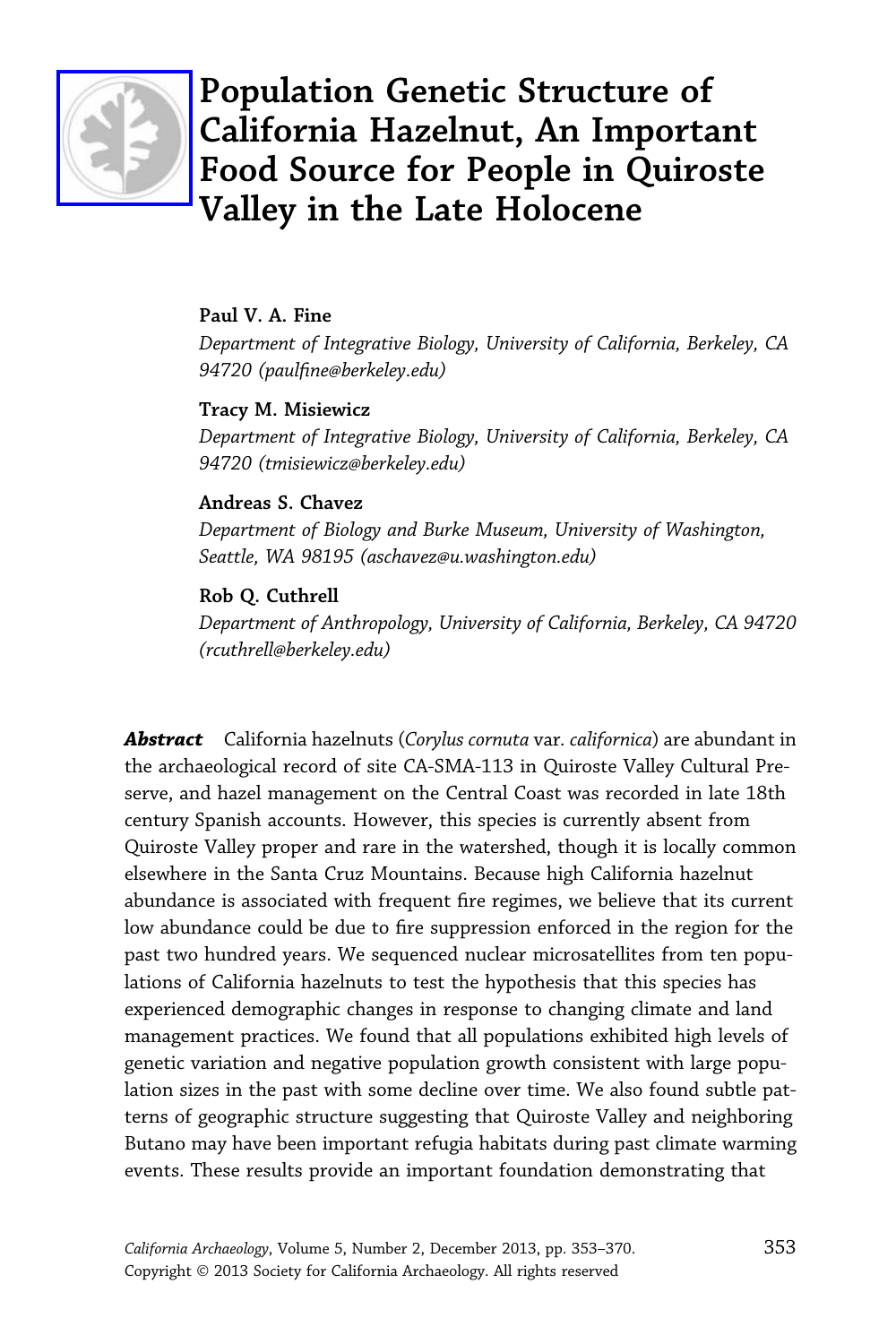population genetic approaches can be applied to eco-archaeological research on indigenous landscape management and set the stage for future work using genetics to reveal further details of the demographic history of Quiroste Valley hazelnut populations.

Resumen Las avellanas de California (Corylus cornuta var. californica) son abundantes en el registro arqueológico del sitio CA-SMA-113 en la Reserva Cultural del Valle Quiroste, y el manejo de los avellanos en la Costa Central fue mencionado en los registros españoles de fines del siglo XVIII. Sin embargo, esta especie está actualmente ausente del Valle Quiroste propiamente dicho, y es rara en la cuenca, aunque es común en otras partes de las Montañas Santa Cruz. Dado que la gran abundancia de avellanas está asociada con los regímenes de incendios frecuentes, creemos que la escasez actual podría deberse a la supresión del fuego ejecutada en la región en los últimos doscientos años. Hemos secuenciado microsatélites nucleares de diez poblaciones de avellanas de California para probar la hipótesis de que esta especie ha experimentado cambios demográficos en respuesta al cambio climático y a las prácticas de manejo de la tierra. Hemos descubierto que todas las poblaciones exhibían altos niveles de variación genética y un crecimiento negativo de la población, consistente con grandes poblaciones en el pasado con un cierto declive en el tiempo. También hemos descubierto sutiles patrones de estructura geográfica que sugieren que el Valle Quiroste y el cercano Butano pueden haber sido importantes hábitat de refugio durante los pasados eventos de calentamiento climático. Estos resultados proporcionan una base importante que demuestra que los enfoques de genética de poblaciones pueden ser aplicados a la investigación eco-arqueológica sobre el manejo indígena del paisaje y sentar las bases para el trabajo futuro, usando la genética para revelar más detalles de la historia demográfica de las poblaciones de avellana del Valle Quiroste.

From ethnographic accounts and historical documents, we know that California Indians actively managed the landscape to create stable food supplies, using fire as their primary means to modify vegetation at large scales ([Anderson](#page-15-0) [2005\)](#page-15-0). However, these records only go back to the eighteenth century, whereas Indians have inhabited California for at least 12,000 years [\(Erlandson et al.](#page-16-0) [2007\)](#page-16-0). To what extent did these practices extend back across the many centuries of human settlement in California, and how large of an area was impacted by fire management during these times? The answers to these questions are relevant not only to reconstructing landscapes and cultures of the past, but also for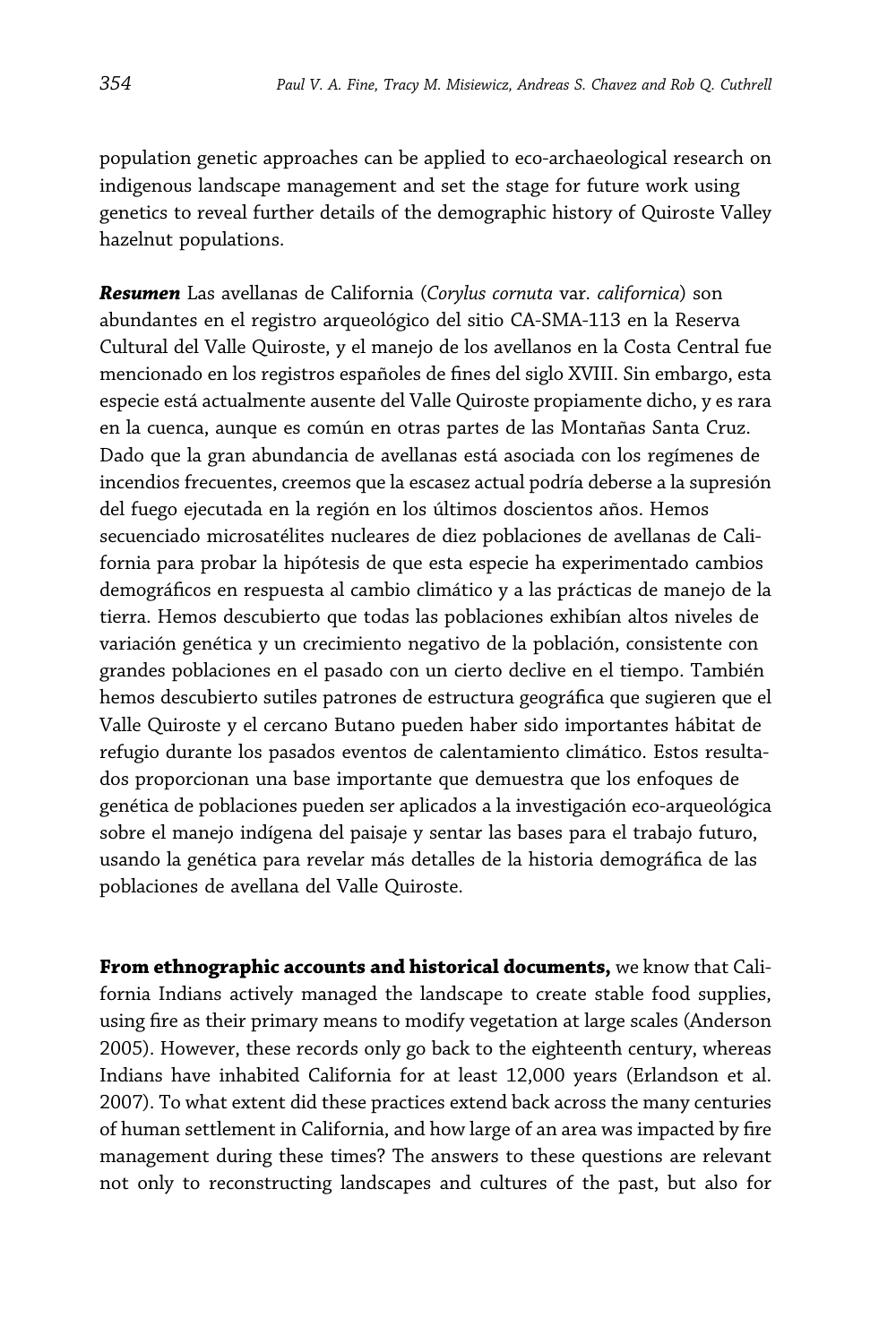predicting how animal and plant communities may change in the future under scenarios of further global climate change. Moreover, our work with the Amah Mutsun Tribal Band has shown that many tribal members are eager to re-apply the traditional land management practices that sustained productive landscapes in California for centuries, and that have the potential to do so for future generations (Lightfoot and Lopez, this volume).

Traditionally, the investigation of human land management prior to historical documentation has remained in the realm of archaeology. Indeed, archaeological research can reveal a wealth of information about foodways, cultural practices, and landscape modifications in particular spatiotemporal contexts. However, we suggest the reconstruction of entire landscapes from such contexts can be improved with a broader approach including other methods of investigating the past, such as dendrochronology, phytolith analyses (Evett and Cuthrell, this volume), and surveys of pollen and charcoal in radiocarbon dated wetland sediment cores (Cowart and Byrne, this volume). In addition, investigating the genetic diversity of ancient DNA of biotic remains from archaeological sites can be used to test hypotheses of the strength of human impacts on food resources ([Broughton et al. 2013](#page-16-0)).

The genetic diversity of a population of contemporary individuals also can serve as a window into past demographic events. Because genetic diversity in an individual derives from mutation rates and recombination during sexual reproduction of ancestors, measures of genetic diversity are highest in individuals belonging to populations that have been large and out-breeding over many generations and lowest in individuals belonging to populations that have experienced severe demographic declines and/or inbreeding over time [\(Soulé 1976](#page-17-0)). For example, sea otters have been found to have extremely low genetic diversity, a result of hunting pressure that reduced the Pacific Ocean population to just a few widely scattered populations representing less than 1 percent of their former numbers ([Kenyon 1969\)](#page-16-0). Today's Pacific otters descend from these survivors and bear the signature of low genetic diversity and high inbreeding [\(Larson et al. 2012](#page-16-0)). Conversely, Pacific whales were found to have much higher genetic diversity than expected, suggesting that whale populations before commercial whaling were much higher than previously believed [\(Roman and Palumbi 2003\)](#page-17-0).

The neutral genetic variation (i.e., variation which does not affect organism function) within populations often changes over spatial distance because individuals within populations usually mate with other individuals from the same population. Thus, the genetic variation found among populations of a species can exhibit "geographic structure", usually correlating with spatial distance or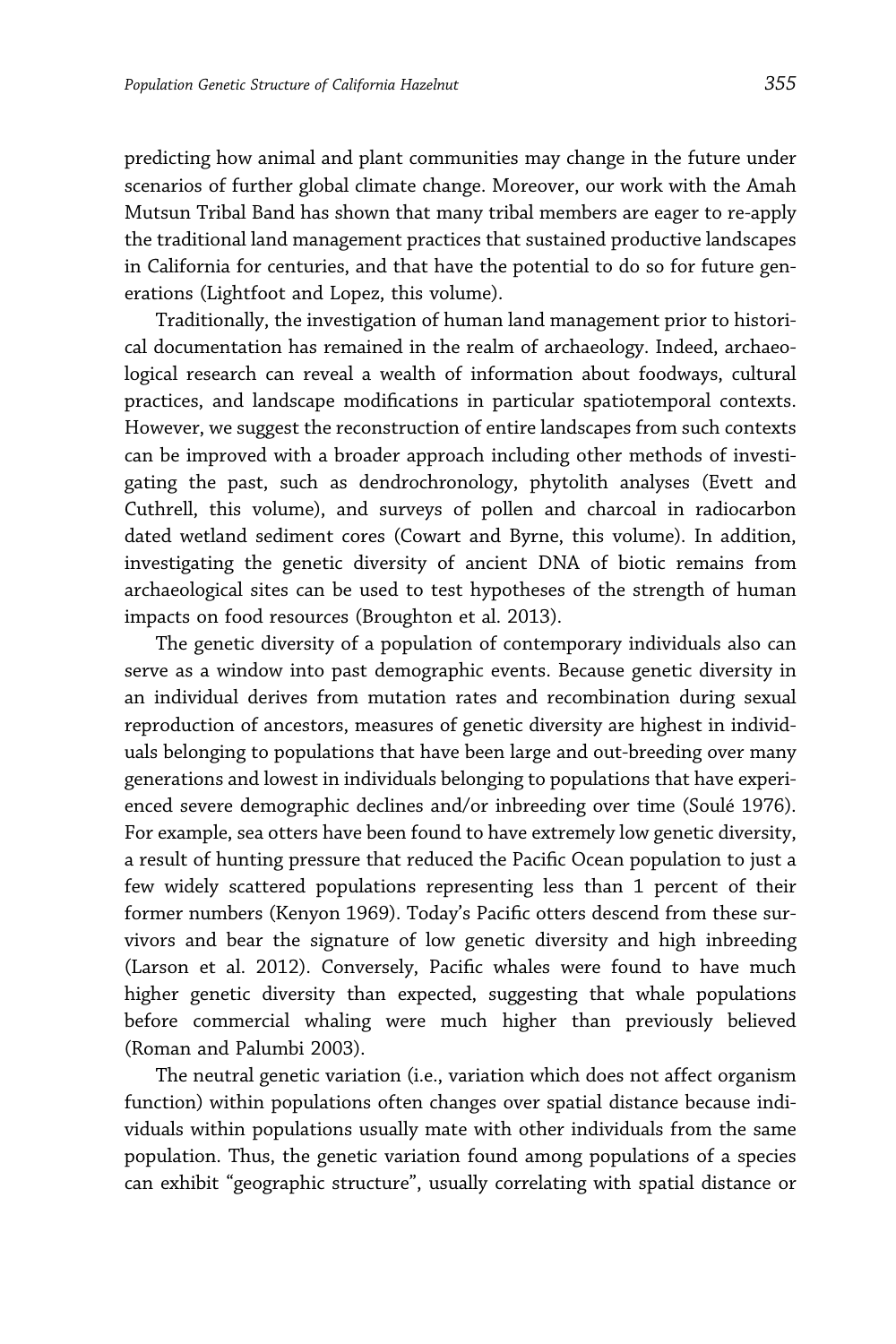topographic features that limit organism mobility ([Avise 2000\)](#page-15-0). Because species (and populations) shift their geographic distributions through time, it is sometimes possible to track such movement using genetic markers. For example, studies on North American plants have used these methods to infer migration rates following glacial retreat as well as to identify the putative refugia where tree populations survived during the last glacial maximum ([McLachlan et al.](#page-17-0) [2005\)](#page-17-0).

At Quiroste Valley, archaeological studies of plant and animal remains found in contexts dated to ca. AD 1,000–1,300 have included >19,000 archaeofaunal and >40,000 archaeobotanical specimens from more than 49 animal and 50 plant taxa (Cuthrell, this volume; Gifford-Gonzalez et al., this volume). Unlike most contemporary sites in Interior Central California, hazelnut is by far the most common nut food taxon at SMA-113, comprising over 85 percent of archaeological nutshell by weight (Cuthrell, this volume). It is possible that these hazelnuts were transported from elsewhere in the Santa Cruz Mountains, but most likely that they were harvested locally, within the foraging radius of the village ([Kelly 1995](#page-16-0)). Historical accounts also mention hazelnut management in the vicinity. Father Juan Crespi, a member of the 1769 Portola expedition, reported stands of burnt hazelnut between the present-day locations of Watsonville and Santa Cruz, about 50 km ESE of Quiroste Valley. He wrote, "[there are] a great many knoll ranges wooded with hazelnut groves yielding very good-sized nuts … the heathen, by what we could see burn them off" [\(Brown 2001:](#page-15-0)561).

These lines of evidence suggest that hazelnuts may have been an important food source for Quiroste Valley inhabitants from at least ca. 1,000 years ago until Spanish colonization. Today, however, hazelnut is almost entirely absent from the Whitehouse Creek watershed (containing Quiroste Valley), as extensive searches have uncovered only one population comprising two stands of less than 200 individuals in total, located approximately 2 km upstream of SMA-113 in a shady streamside habitat under redwood forest. The annual production of this stand would not yield large quantities of nuts (see Cuthrell, this volume, for more information on California hazelnut yields). Given the expected irregularity and sparsity of natural hazelnut production and the low density of the taxon in the area today, the abundance of hazelnuts in the SMA-113 assemblage would be difficult to explain if hazelnut had the same distribution and abundance during site occupation as it does today. Thus, it is plausible that the type of hazelnut management described by Crespi had a long history in this area. If hazelnut burning increased nut as well as sprout production, the abundance of hazel in the SMA-113 macrobotanical assemblage could be a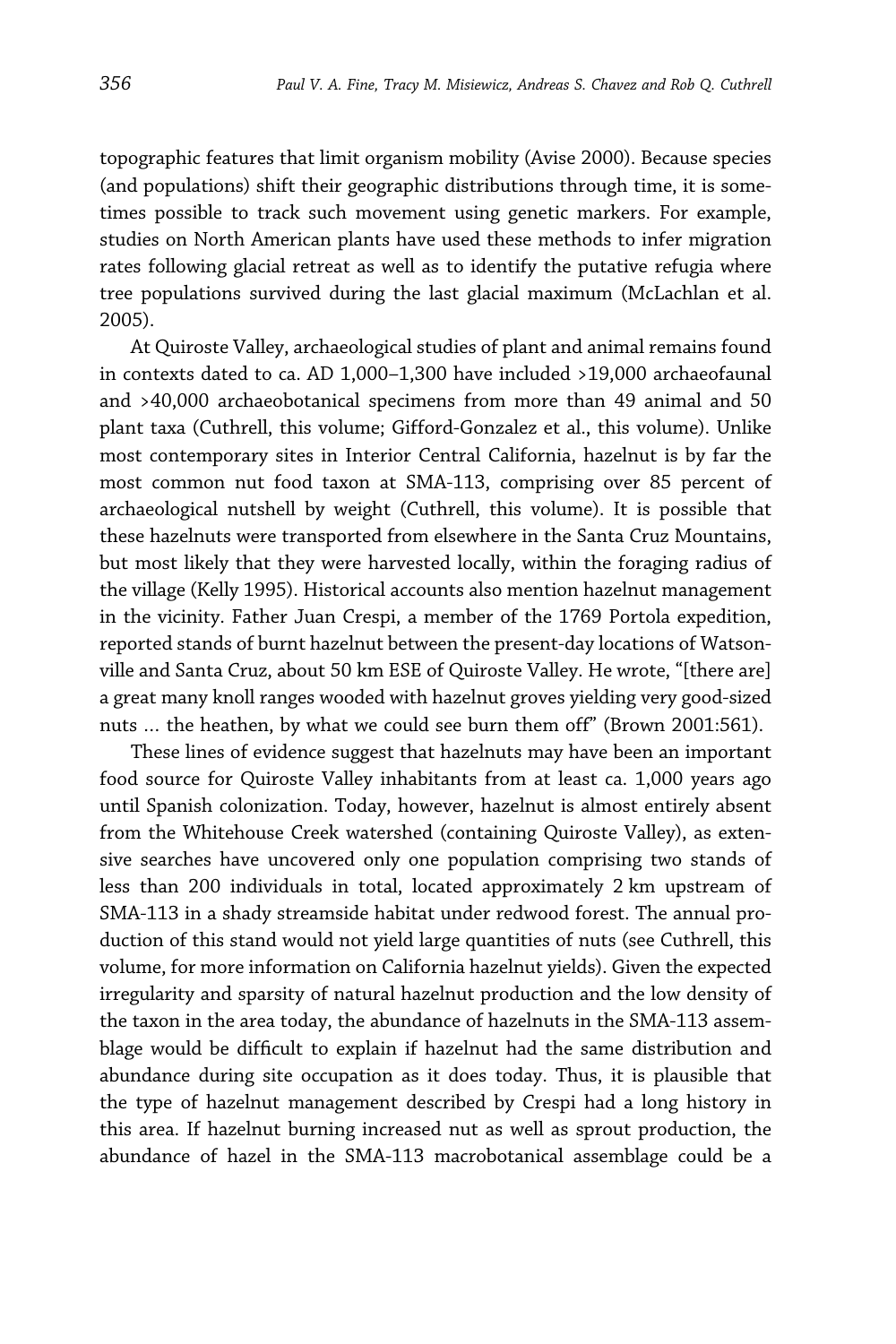strong indicator of hazelnut management during the early part of the Late Holocene.

We hypothesize that the current rarity of hazelnut in Quiroste Valley may be due to the pervasive fire suppression that has occurred in the vicinity over the past 200 years. Besides Crespi's account, there are many studies that document Native Americans intentionally setting fires to promote hazelnut ([LaLande and](#page-16-0) [Pullen 1999](#page-16-0); [Levy 2005](#page-16-0); [Turner 1999\)](#page-17-0). For example, the Coquille tribe of Oregon burns hazelnut fields approximately every five years to boost nut production and promote new clones [\(LaLande and Pullen 1999](#page-16-0)). Areas that are known to have experienced frequent fire returns have the highest densities of hazelnut, reaching very large densities [\(Halpern 1989\)](#page-16-0). To be able to test our hypothesis, we need to know if Quiroste Valley hazelnuts represent a unique, genetically recognizable population. Furthermore, given the uncertainty of tracking genetic change with respect to absolute chronology, we must place the genetic heritage of Quiroste Valley hazelnuts within the context of the larger demographic history of hazelnuts over the past several millennia. Besides recent fire suppression in the area, there have been many other changes that could influence hazelnut population size and distribution over longer time scales, such as climate change over the last glacial cycles.

We used nuclear microsatellites to characterize genetic diversity and population structure of California hazelnut from California's Central Coast to pose the following three questions: (1) What is the genetic diversity within hazelnut populations of Central Coastal California hazelnut? (2) Do hazelnut populations exhibit geographic structure? (3) Is there evidence that hazelnut population size has changed through time on the Central Coast?

# Methods

### Study Organism and Field Collection

California hazelnut (Corylus cornuta var. californica) is a small, multi-stemmed tree that grows from Monterey County in California north to British Columbia, Canada (Figure [1\)](#page-5-0). In California, it occurs in mixed evergreen forest and riparian areas in coastal areas, and in the Sierra Nevada it is present at mid-elevations south to Sequoia National Park. California hazelnuts reproduce through seed as well as vegetatively, with new stems growing from the root crown. Individual stems can reach over 20 years in age, but the clones themselves (i.e., genetically identical organisms) have much longer lifespans. California hazelnut will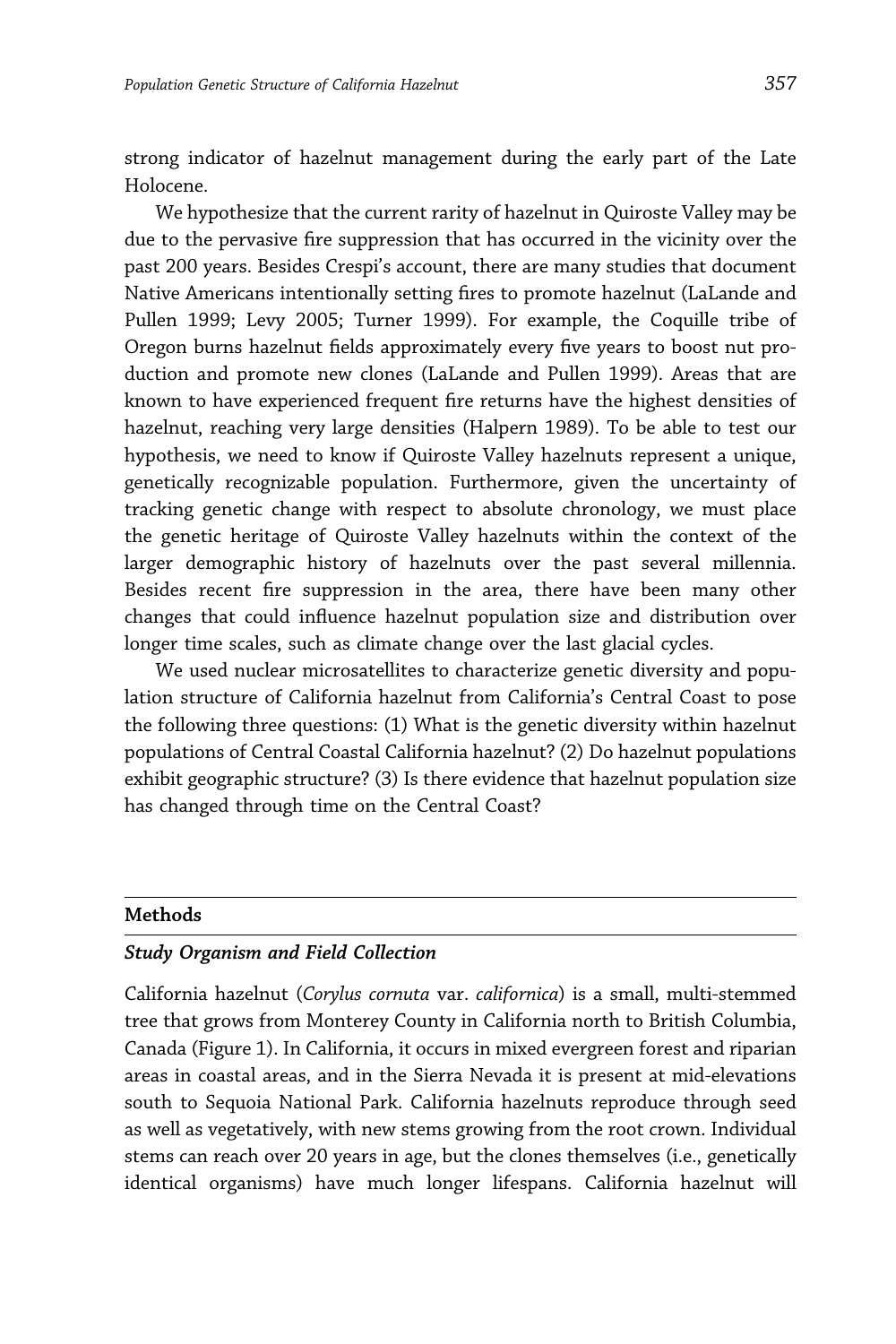<span id="page-5-0"></span>

Figure 1. Sampling locations of California hazelnut populations on the central coast of California and location of CA-SMA-113. Inset: Contemporary distribution of California hazelnut [\(U.S. Geological Survey 2013](#page-16-0)) and sampling location at Seattle, Washington.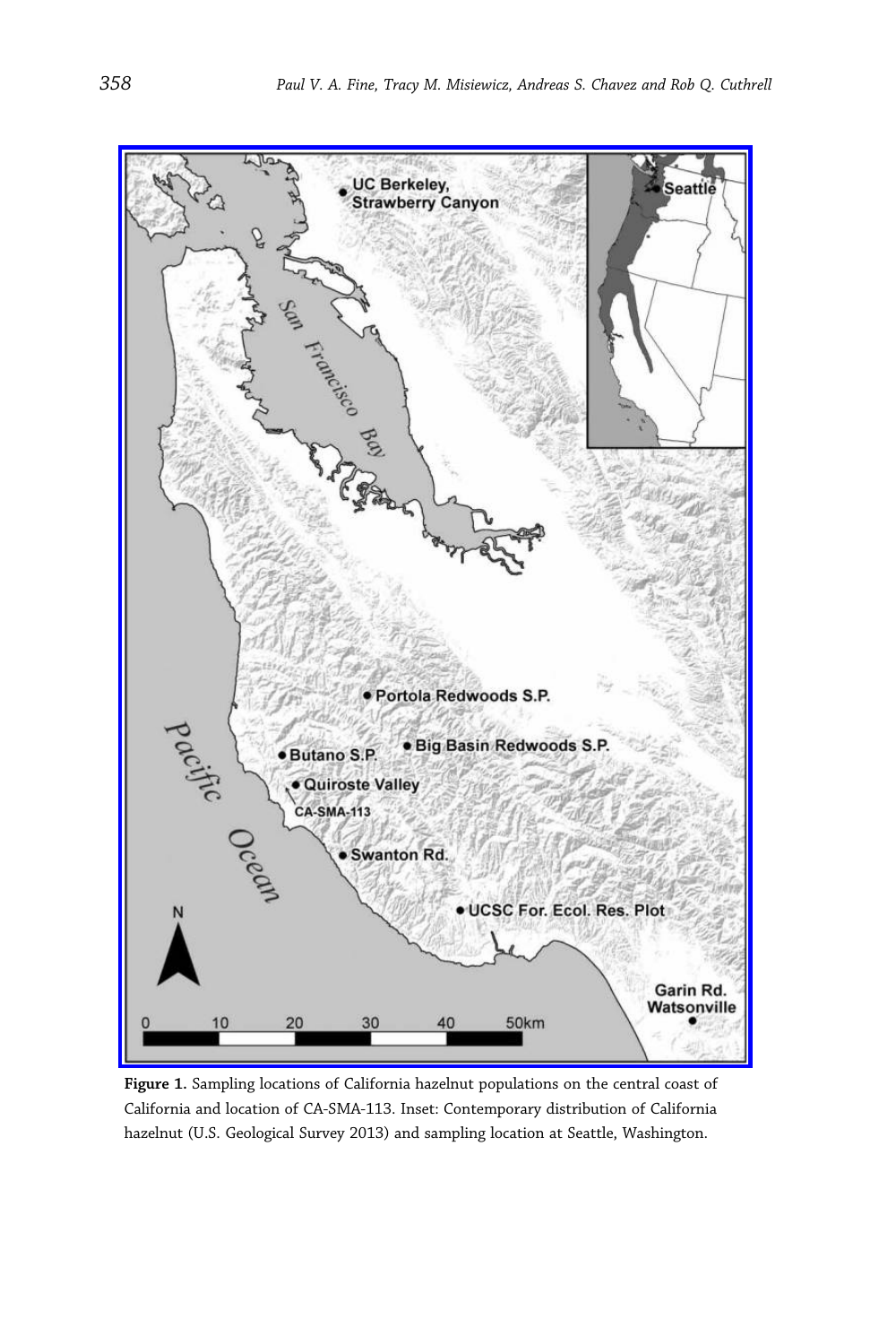resprout from the root crown in response to top killing by fire. It is a minor understory component of most forests in which it occurs, with the exception of recently burned areas, where it can become quite dominant ([Halpern 1989](#page-16-0)).

We collected California hazelnut specimens from eight sites in California and one site in Seattle, Washington (Figure [1](#page-5-0)). For each site besides Quiroste Valley, care was taken to sample individual plants more than 5 m from one another. At Quiroste Valley, all individuals were sampled. $<sup>1</sup>$  Leaves were removed from each</sup> plant and placed in paper envelopes in a large plastic bag with silica gel and stored in a −20°C freezer at UC Berkeley.

# DNA Extraction and PCR Amplification

DNA was extracted from the leaf tissue of 189 Corylus californica var. cornuta individuals collected from eight populations along the Central Coast of California and one near Seattle, Washington (Figure [1\)](#page-5-0). Genomic DNA was extracted using a Qiagen DNEasy Plant Mini Kit (Valencia, California, USA). A 1:10 dilution of DNA and water was used for all amplifications.

Thirty-three primer pairs previously developed for the European hazelnut (Corylus avellana) and demonstrated to be transferable across Corylus species, including the California hazelnut, were assessed for use in this study ([Bassil](#page-15-0) [et al. 2005; Boccacci et al. 2005\)](#page-15-0). Polymerase chain reactions (PCR) were performed in a total reaction volume of  $25 \mu l$  containing  $12.5 \mu l$  Promega GoTaq Green Master Mix (Madison, Wisconsin), 7.5  $\mu$ l H<sub>2</sub>O, 1.5  $\mu$ l 10  $\mu$ M forward primer, 1.5 µl 10 µM reverse primer, and 2 µl of diluted DNA template. All amplifications were conducted using a touchdown PCR protocol beginning with an initial temperature of 95°C for 150 seconds followed by 30 cycles at 95°C for 30 seconds, annealing at a temperature of 60°C decreased by 0.5°C every 30 seconds until 45°C, 72°C for 60 seconds, and ending with a final extension at 72°C for 20 minutes.

#### Characterization of Polymorphic Markers

Seventeen primers that were amplified successfully across populations were labeled with the florescent marker 6-FAM or HEX for visualization. Amplification products were co-loaded on an ABI 3730 automated sequencer (Applied Biosystems) with 0.3 µl GS-500 LIZ (Applied Biosystems) size standard to allow allele length sizing. Electrophoretic results were initially scored using Peak Scanner v. 1.0 (Applied Biosystems) followed by visual confirmation.

Non-variable loci and loci with severe stutter were discarded from the study resulting in a total of 10 useful polymorphic loci. Deviation from Hardy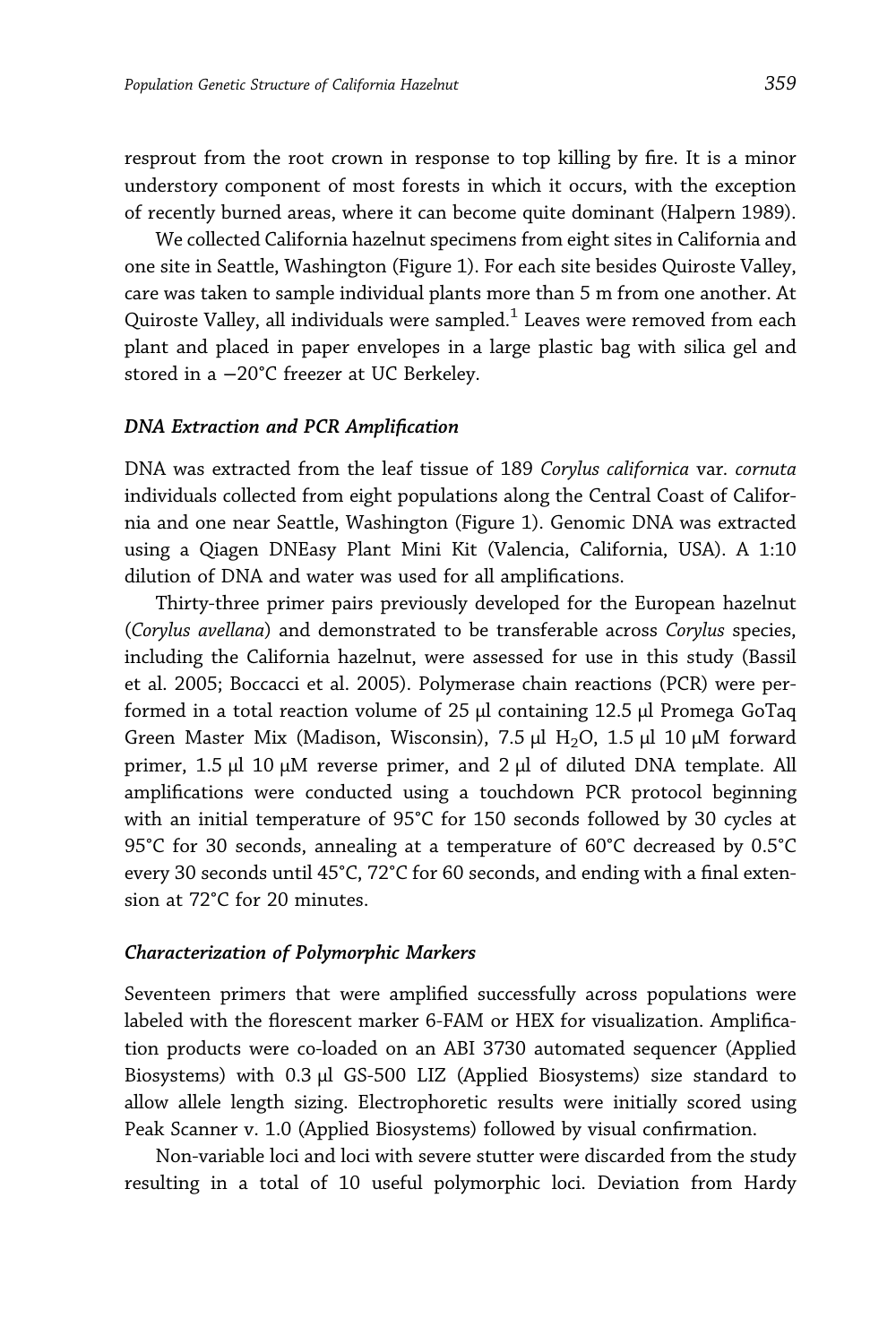Weinberg Equilibrium was tested using GenAlEx 6.0 [\(Peakall and Smouse 2006\)](#page-17-0) and raw data was checked for errors due to large allele dropout, stutter, and null alleles using MICROCHECKER ([van Oosterhout et al. 2004\)](#page-17-0). Three of the remaining 10 loci were discarded from the analysis after they were shown to significantly deviate from HWE with lower heterozygosity than expected across the majority of populations and tested positive for null alleles. The seven remaining loci used for all further analyses did not significantly deviate from HWE for most populations after sequential Bonferonni corrections [\(Rice 1989](#page-17-0)).

# Genetic Diversity

Basic genetic diversity estimates including number of alleles (Na), number of effective alleles (Ne), observed heterozygosity (Ho), expected and unbiased expected heterozygosity (He and Uhe), information index (I), and the fixation index (F) were calculated using GenAlEx 6.0 ([Peakall and Smouse 2006](#page-17-0)). Linkage disequilibrium was calculated using GenePop 4.0 ([Raymond and](#page-17-0) [Rousset 1995; Rousset 2008](#page-17-0)).

# Population Differentiation

Pairwise  $F_{ST}$  values between all populations and across all loci as well as an analysis of molecular variance (AMOVA, Excoffi[er et al. 1992](#page-16-0)) were calculated using GenAlEx 6.0. AMOVA calculated variance among populations, among individuals, and within individuals using  $R_{ST}$  statistics with 999 permutations. Further evidence of population structure was assessed using population structure analysis implemented in Structure 2.3.4 ([Pritchard et al. 2000](#page-17-0)). This analysis assessed the most probable number of genetic clusters that characterizes our samples and assigned individuals to populations. STRUCTURE is a model-based algorithm method that uses Bayesian statistics and Markov chain Monte Carlo (MCMC) to make cluster assignments using genetic data. We used the "admixture" model with correlated allele frequencies among populations and sampling locality as a prior. The use of sampling locality as a prior does not overestimate population structure when none is present, but can improve the ability of the clustering algorithm to detect structure when data are limited [\(Hubisz et al.](#page-16-0) [2009\)](#page-16-0). We performed three replicate runs for each value of K ranging from 1 to 9 with a burn-in of 10,000 followed by 20,000 repetitions. Each run estimated the "log probability of data"  $(L(K))$ . We recorded the ln Prob(Data) for each run and averaged the ln Prob(Data) across runs for each value of K. Finally, genetic exchange was calculated using Slatkin and Barton's (1985) private allele method implemented in Genepop 4.0. The private allele method is an indirect estimate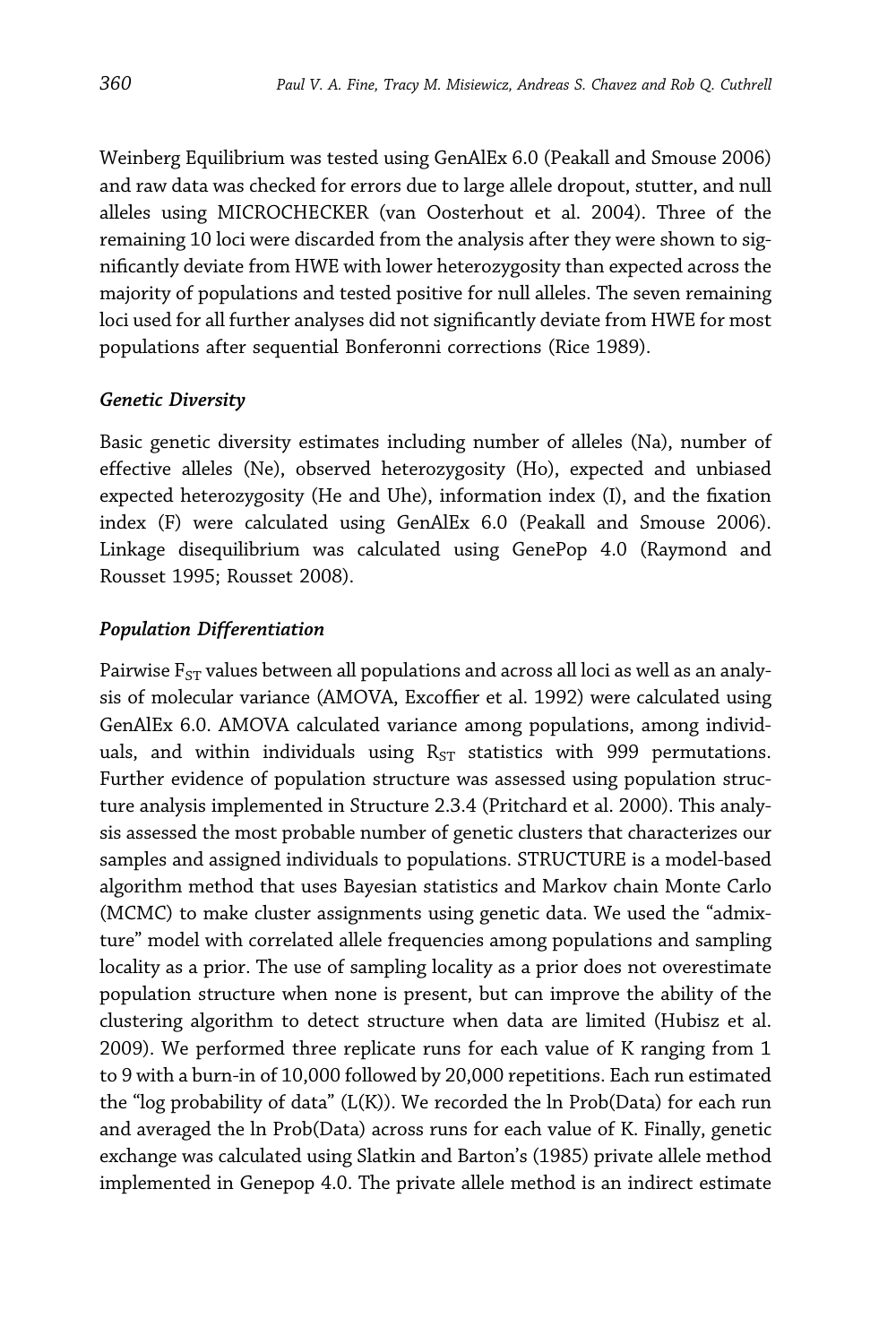of gene flow based on the theory that private alleles are unlikely to reach high frequencies if migration rates are high ([Slatkin and Barton 1985](#page-17-0)).

# Bottleneck Detection

A genetic bottleneck is experienced when a population undergoes a severe demographic decline followed by a recovery. Changes in genetic variation created by bottlenecks occur both within and between populations and have been well studied. When no data prior to the putative bottleneck is available, measurements including allelic diversity, average heterozygosity, and measurements of heterozygosity excess are commonly used for detection ([Bonnell and Selander](#page-15-0) [1974; Bouzat et al. 1998](#page-15-0); [Cornuet and Luikart 1996](#page-16-0); [Nei et al. 1975](#page-17-0)). Attempts to uncover genetic signatures of a recent bottleneck were carried out using BOT-TLENECK version 1.2.02 [\(Piry et al. 1999\)](#page-17-0). Tests implemented in BOTTLENECK operate under the theory that once a population undergoes a bottleneck there will be a correlated reduction in both allele numbers and levels of heterozygosity. However, since allelic diversity will be lost faster then heterozygosity, a signature of heterozygosity excess (not heterozygote excess) is expected ([Cornuet](#page-16-0) [and Luikart 1996\)](#page-16-0).

Tests were conducted across loci for each population using the sign test and Wilcoxon sign-rank test assuming a stepwise mutation model (SMM), an infinite alleles model (IMM), and a two-phase model (TPM), which incorporates aspects of the two extreme models. The standardized differences test was omitted due to lack of loci (a minimum of 20 loci are recommended). Because dinucleotide microsatellites tend to adhere more closely to an IAM model, the TPM was set to 10 percent SMM and 90 percent IAM. A description of the allele frequency distribution, referred to as the "mode-shift" indicator is also used to distinguish populations that have experienced recent bottlenecks from stable ones. A bottleneck is detected when the shape of the graph of allele frequencies deviates from the normal L-shaped distribution expected under mutation-drift equilibrium [\(Piry et al. 1999](#page-17-0)). One hazelnut population (Portola Redwood location) was not included in the calculations due to low sample size.

# Population Demography

We assessed evidence of historical fluctuations in population size using data from 11 microsatellite loci with LAMARC 2.1.8 ([Kuhner 2006\)](#page-16-0). We investigated population fluctuation in four geographic locations that well represented the geographic structure in our sample: Quiroste Valley, Watsonville, Swanton Road, and Seattle. LAMARC estimates a population-growth parameter, g,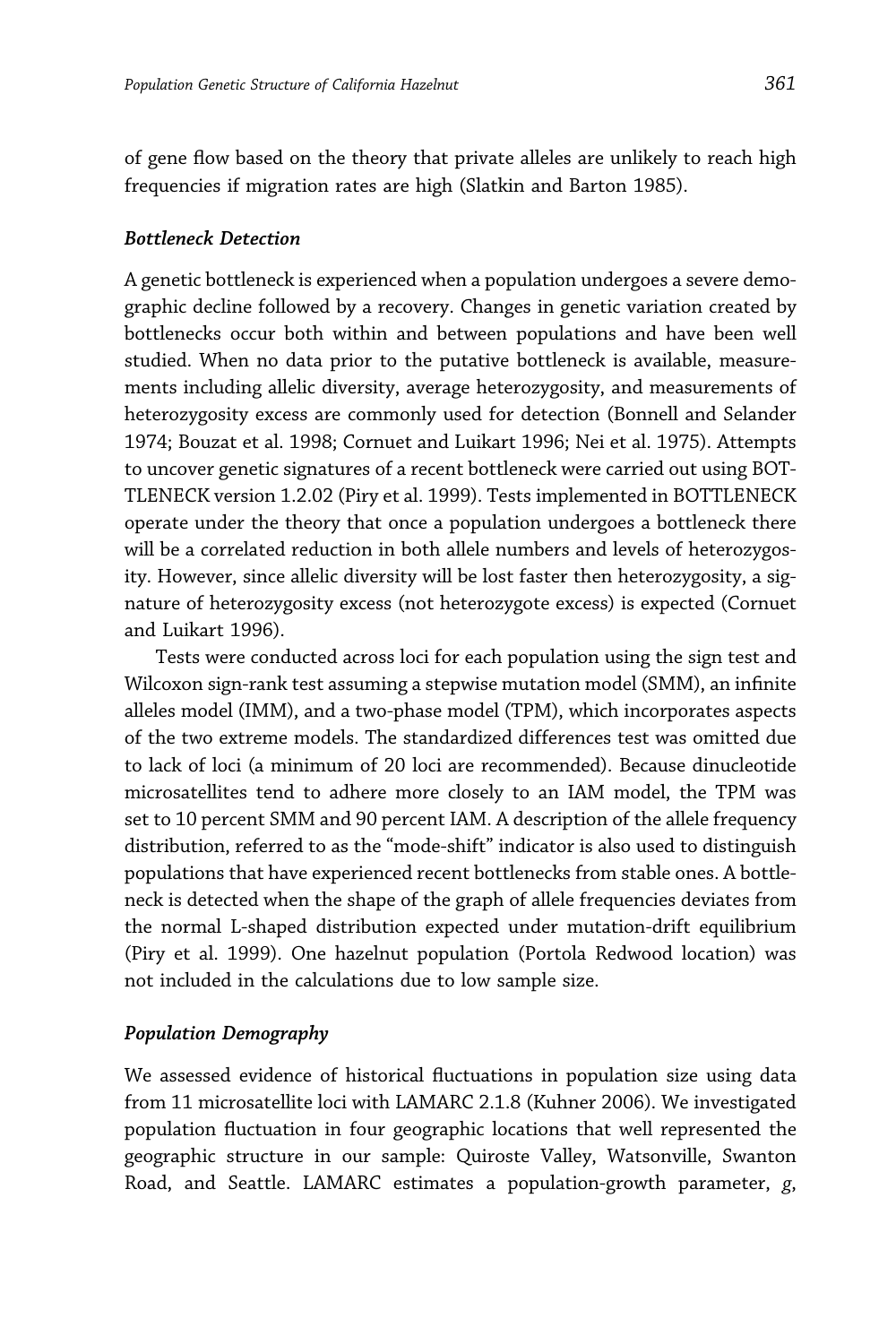by using the coalescent and a Markov chain Monte Carlo genealogy sampler. Positive values of g indicate a growing population and negative values represent shrinking populations. A g of zero represents constant size. We used the 99 percent confidence intervals for g to test for significant difference from zero. For each maximum likelihood run, we used 20 short chains of 10,000 steps and two long chains with 200,000 steps. The number of short chains was based on when parameter estimates appeared to be stabilized. We used a Brownian-motion model for the mutation model, which is a statistical approximation of the stepwise model. Each run was replicated three times with different starting seeds and with three simultaneously heating searches.

# Results

# Genetic Diversity

All loci exhibited moderate levels of polymorphism. The total number of alleles per locus ranged from 5 to 21. Private alleles were observed at most loci resulting in a lower number of effective alleles relative to the number of total alleles across loci (Table [1\)](#page-10-0). Genetic variation within populations was moderate with observed heterozygosities ranging from 0.543–0.688 (Table [1](#page-10-0)). With the exception of locus CAC-B020 in Swanton Road and Big Basin populations and locus CAC-B109 in the Quiroste Valley population, no loci significantly differed from HWE after sequential Bonferonni corrections. The majority of loci did not show patterns of linkage disequilibrium after sequential Bonferonni corrections, the exceptions being CAC-A102 and CAC-B109 in the Watsonville population, CAC-B029b and CAC-B101 in the Butano population, and CAC-B010 and CAT-B107 in the Big Basin populations. Interestingly, the Swanton Road population showed high levels of disequilibrium between loci with CAC-A102 and CAC-B109, CAC029b and CACB109, CAC-B101 and CAC-B109, CAC-B029b and CAC-B101, and CAC-B020 and CAC-B109 showing significant signs of linkage (5 of the 21 pairwise comparisons).

# Population Differentiation

Pairwise  $F_{ST}$  values were low between California populations ranging from 0.012–0.054.  $F_{ST}$  values between California populations did not show any trend relative to geographic distance, however  $F_{ST}$  values were the highest between the Seattle population and all other California populations, suggesting increased isolation by distance (Table [2\)](#page-10-0). An indirect estimate of 7.75 migrants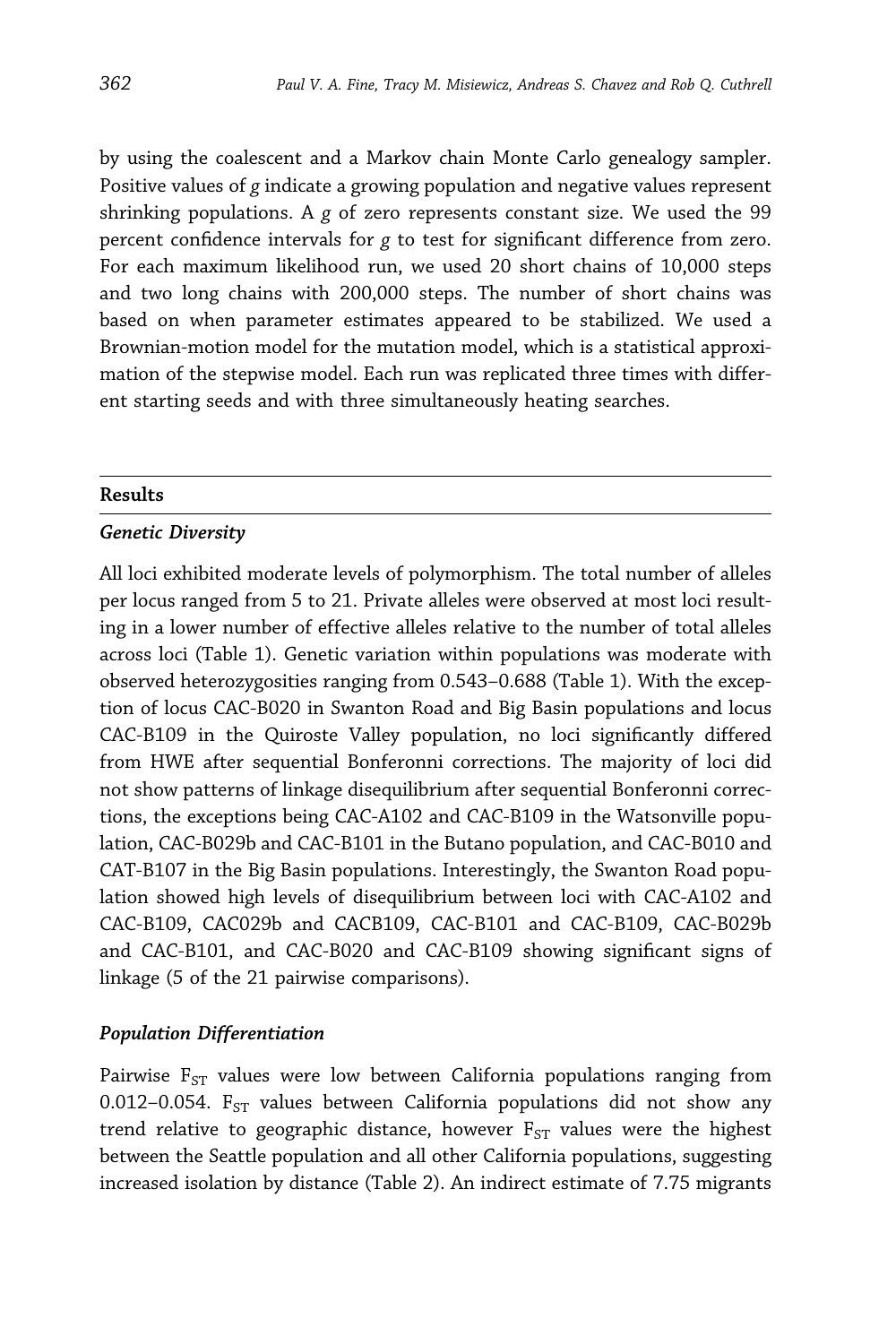|                  |           | N  | Na   | Ne   | I    | Ho   | He   | UHe  | F       |
|------------------|-----------|----|------|------|------|------|------|------|---------|
| UC Santa Cruz    | Mean      | 25 | 7.43 | 3.44 | 1.44 | 0.68 | 0.65 | 0.67 | $-0.06$ |
|                  | <b>SE</b> |    | 1.02 | 0.60 | 0.18 | 0.06 | 0.06 | 0.06 | 0.05    |
| UC Berkeley      | Mean      | 27 | 7.23 | 3.19 | 1.33 | 0.62 | 0.61 | 0.62 | $-0.01$ |
|                  | SE        |    | 1.48 | 0.65 | 0.22 | 0.08 | 0.07 | 0.07 | 0.05    |
| Watsonville      | Mean      | 25 | 7.00 | 2.98 | 1.25 | 0.58 | 0.58 | 0.59 | 0.02    |
|                  | <b>SE</b> |    | 1.20 | 0.71 | 0.21 | 0.07 | 0.09 | 0.07 | 0.08    |
| Seattle          | Mean      | 10 | 5.23 | 3.39 | 1.39 | 0.69 | 0.70 | 0.75 | 0.02    |
|                  | SE        |    | 0.12 | 0.12 | 0.06 | 0.06 | 0.01 | 0.01 | 0.09    |
| Swanton Road     | Mean      | 25 | 7.00 | 3.47 | 1.41 | 0.62 | 0.65 | 0.66 | 0.04    |
|                  | <b>SE</b> |    | 0.93 | 0.52 | 0.18 | 0.08 | 0.71 | 0.07 | 0.05    |
| Butano           | Mean      | 25 | 6.00 | 3.21 | 1.23 | 0.62 | 0.60 | 0.61 | $-0.00$ |
|                  | SE        |    | 1.38 | 0.79 | 0.23 | 0.08 | 0.08 | 0.08 | 0.07    |
| Big Basin        | Mean      | 22 | 7.57 | 3.42 | 1.40 | 0.60 | 0.64 | 0.65 | 0.08    |
|                  | SE        |    | 1.19 | 0.63 | 0.20 | 0.08 | 0.07 | 0.07 | 0.05    |
| Quiroste Valley  | Mean      | 25 | 7.43 | 3.99 | 1.42 | 0.62 | 0.64 | 0.66 | 0.05    |
|                  | SE        |    | 1.46 | 1.02 | 0.25 | 0.09 | 0.08 | 0.08 | 0.06    |
| Portola Redwoods | Mean      | 5  | 3.57 | 2.32 | 0.93 | 0.54 | 0.50 | 0.55 | $-0.12$ |
|                  | <b>SE</b> |    | 0.53 | 0.39 | 0.17 | 0.08 | 0.08 | 0.09 | 0.07    |

<span id="page-10-0"></span>Table 1. Genetic Diversity Statistics for All Populations Across All Loci.

Notes: N, sample size; Na, number of alleles; Ne, effective number of alleles; I, polymorphism information index; Ho, observed heterozygosity; He, expected heterozygosity; UHe, unbiased expected heterozygosity; and F, fixation index.

|                 | <b>UCSC</b> | <b>UCB</b> | <b>WAT</b> | <b>SEA</b> | <b>SWR</b> | BUT   | <b>BGB</b> | QV    | <b>PR</b> |
|-----------------|-------------|------------|------------|------------|------------|-------|------------|-------|-----------|
| UC Santa Cruz   | 0.000       |            |            |            |            |       |            |       |           |
| UC Berkeley     | 0.023       | 0.000      |            |            |            |       |            |       |           |
| Watsonville     | 0.028       | 0.013      | 0.000      |            |            |       |            |       |           |
| Seattle         | 0.058       | 0.073      | 0.082      | 0.000      |            |       |            |       |           |
| Swanton Road    | 0.015       | 0.018      | 0.024      | 0.062      | 0.000      |       |            |       |           |
| Butano          | 0.047       | 0.029      | 0.029      | 0.085      | 0.043      | 0.000 |            |       |           |
| Big Basin       | 0.012       | 0.025      | 0.023      | 0.060      | 0.017      | 0.044 | 0.000      |       |           |
| Quiroste Valley | 0.027       | 0.025      | 0.026      | 0.068      | 0.027      | 0.054 | 0.024      | 0.000 |           |
| Portola Redwood | 0.033       | 0.023      | 0.029      | 0.105      | 0.035      | 0.046 | 0.037      | 0.042 | 0.000     |

Table 2. Pairwise FST Values for All Population Pairs.

Notes: UCSC, UC Santa Cruz; UCB, UC Berkeley; WAT, Watsonville; SEA, Seattle; SWR, Swanton Road; BUT, Butano; BGB, Big Basin; QV, Quiroste Valley; PR, Portola Redwood.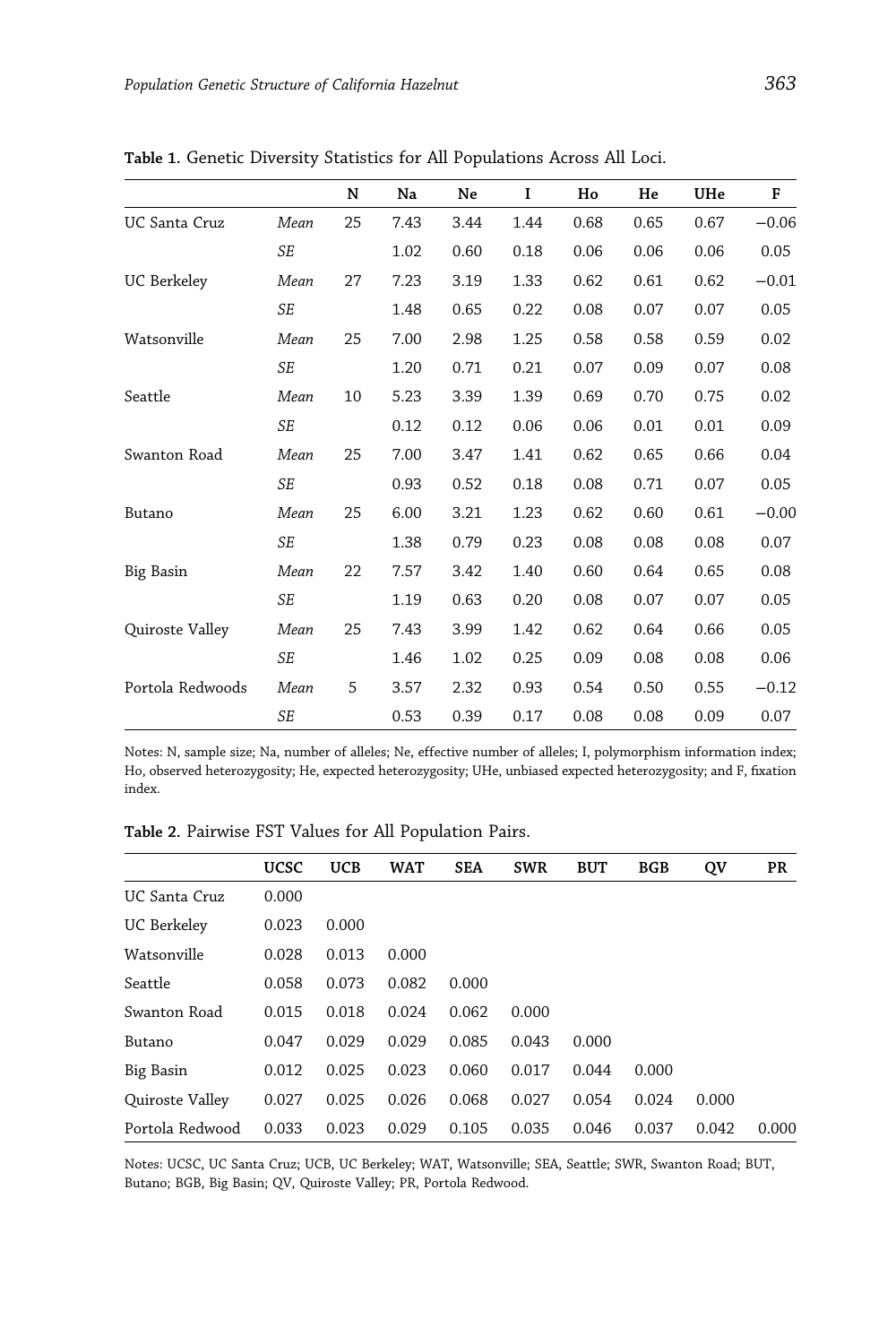<span id="page-11-0"></span>per generation (mean frequency of private alleles = 0.026) was calculated using Slatkin and Barton's (1985) private allele method.

The STRUCTURE analysis using allele profiles from seven microsatellite loci found that  $K = 5$  was the most likely number of clusters of nuclear variation in the dataset (mean  $ln Prob(Data) = -3971.1$ ). One of the five genetic clusters was geographically restricted to Seattle, Washington (Figure 2). The remaining four clusters were found at multiple sampling sites among the California populations. All samples at the Berkeley, Watsonville, and Swanton Road sites were mostly assigned to one of the genetic clusters (Figure 2). The remaining sites in California contained samples that had multiple populations-of-origin.

#### Bottleneck Detection

The IAM, SMM, and TPM were applied to test if the microsatellite loci showed departure from mutation-drift equilibrium using BOTTLENECK. Under the IAM, results indicated that there was no deviation from mutation-drift equilibrium using the sign test (P > 0.05) or the Wilcoxon rank sign test (P > 0.1, two tailed). Under the SMM, Seattle did not deviate from mutation drift equilibrium for both tests and Quiroste Valley did not deviate from mutation drift equilibrium using the sign test. All other results were significant under the SMM, indicating a deficiency in heterozygosity using both the sign test (P < 0.05) and Wilcoxon rank sign test  $(P < 0.1$ , two tailed). Results under TPM were consistent with IAM results (Table [3](#page-12-0)). Analysis of allele frequency patterns revealed normal L-shaped distributions, which are expected in populations that have not experienced a recent severe bottleneck.



Figure 2. Structure results for  $K = 5$  clusters across all populations. Each vertical bar represents an individual from the populations indicated on the x-axis, oriented from most northerly population towards the south, left to right. The different shades of gray correspond to ancestral population of origin. The y axis represents probability of assignment to one of these five clusters. Location "P.R." is Portola Redwoods State Park.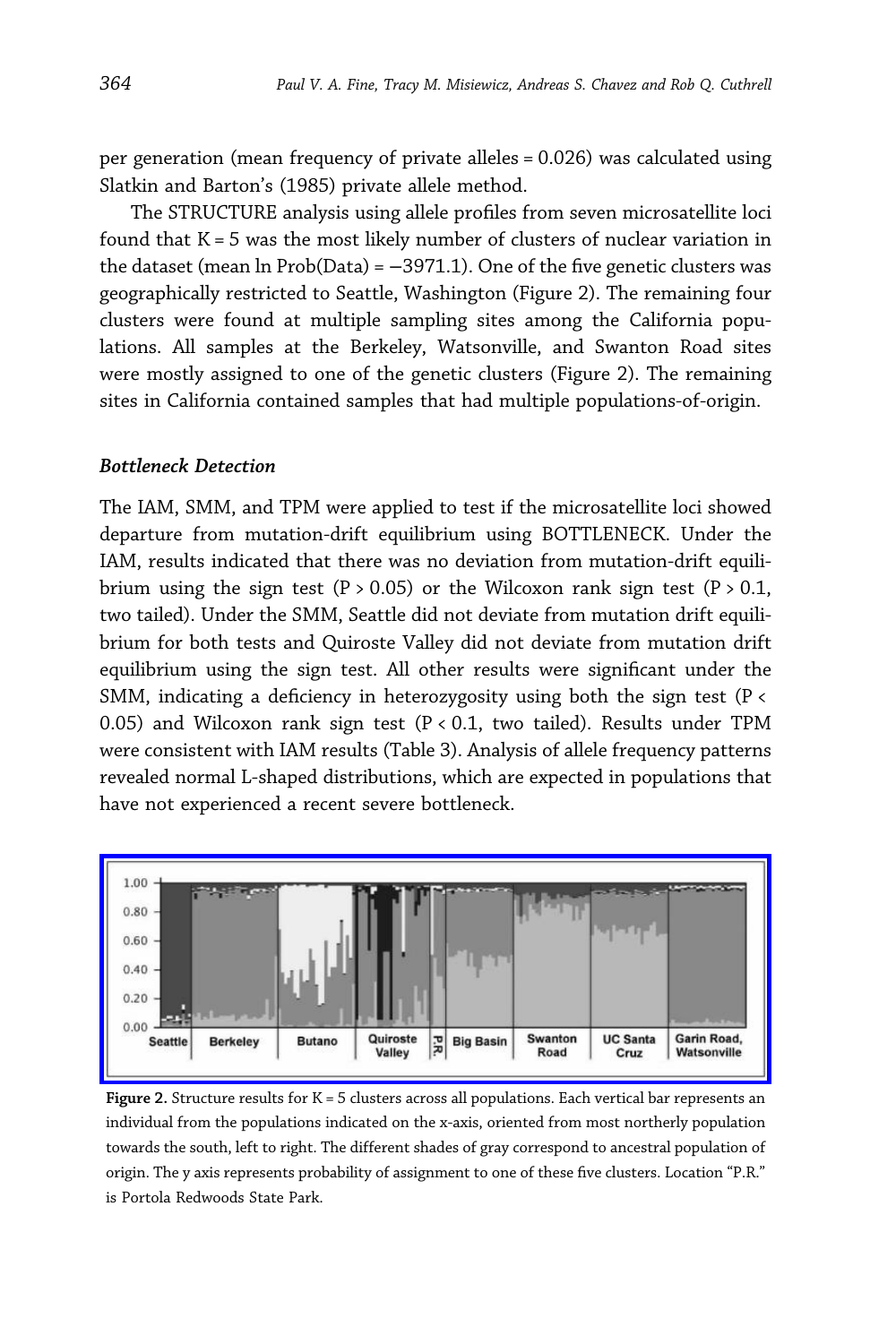|                 |       | Sign Test  |            | <b>Wilcoxon Test</b> |       |            |    |  |
|-----------------|-------|------------|------------|----------------------|-------|------------|----|--|
|                 | IAM   | <b>SMM</b> | <b>TPM</b> | IAM                  | SMM   | <b>TPM</b> |    |  |
| UC Santa Cruz   | 0.403 | 0.002      | 0.312      | 0.938                | 0.008 | 0.578      | No |  |
| UC Berkeley     | 0.328 | 0.217      | 0.321      | 0.813                | 0.234 | 0.375      | No |  |
| Watsonville     | 0.117 | 0.002      | 0.116      | 0.297                | 0.008 | 0.078      | No |  |
| Seattle         | 0.392 | 0.573      | 0.407      | 0.375                | 0.813 | 0.375      | No |  |
| Swanton Road    | 0.600 | 0.001      | 0.591      | 0.578                | 0.008 | 0.812      | No |  |
| Butano          | 0.639 | 0.022      | 0.647      | 0.297                | 0.055 | 0.469      | No |  |
| Big Basin       | 0.415 | 0.002      | 0.104      | 0.938                | 0.008 | 0.078      | No |  |
| Quiroste Valley | 0.118 | 0.129      | 0.343      | 0.297                | 0.039 | 0.937      | No |  |

<span id="page-12-0"></span>Table 3. Results for Tests of Heterozygosity Excess and Mode Shift Using BOTTLENECK.

Notes: P-values are presented for tests performed across all populations for both the Sign Test and Wilcoxon Test using the infinite alleles model (IAM), stepwise mutation model (SMM), and the two-phase model (TPM). Significant p-values under the SMM signify excess homozygosity. Two-tailed P-values were calculated for the Wilcoxon Test.

### Historical Population Demography

All four hazelnut populations that we analyzed showed evidence of a slight decline in historical population size based on our LAMARC analyses. The maximum likelihood estimates (MLE) of  $g$  were small and negative for Quiroste (MLE =  $-0.224$ ), Watsonville (MLE =  $-0.117$ ), Swanton (MLE =  $-0.113$ ), and Seattle (MLE =  $-0.070$ ). All estimates were shown with 99 percent certainty to be nonzero (Quiroste: range −0.117 to −0.368; Watsonville: range −0.227 to −0.035; Swanton: range −0.208 to −0.044; Seattle: range: −0.138 to −0.022). All independent runs of LAMARC provided similar results suggesting that the settings for the analyses were appropriate.

### Discussion

Quiroste Valley hazelnuts yielded relatively high values of genetic diversity and there was a signal of large amounts of gene flow to the other populations in the area, mirroring the signal from all of the other Central California populations. The large values for genetic diversity coupled with the negative values of overall population growth indicate that Holocene hazelnut populations could have been much larger than they are now. Today, hazelnut populations attain the highest densities in frequently burned landscapes ([Halpern 1989](#page-16-0)). Therefore, although our inference is weak, our findings are nevertheless broadly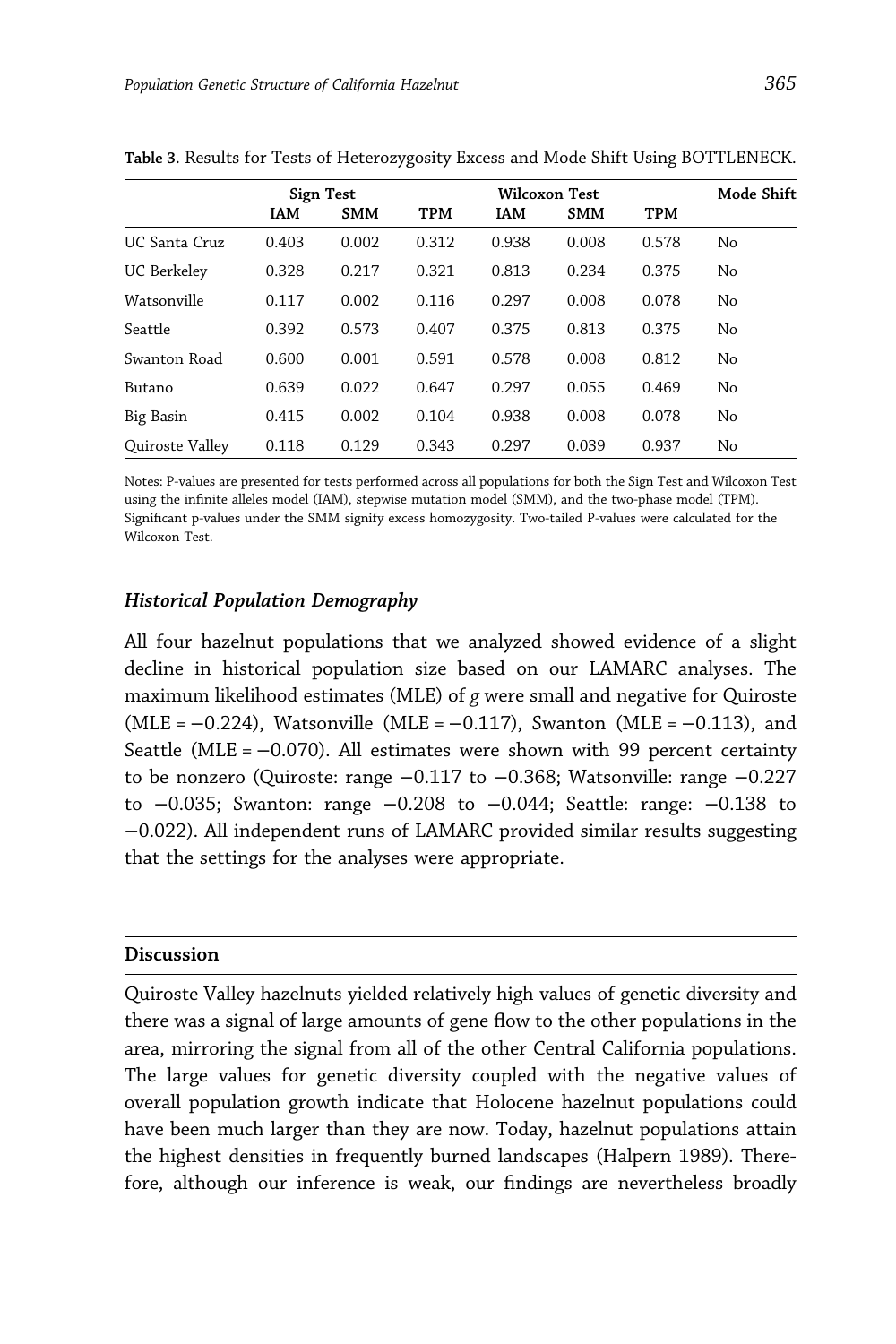congruent with the hypothesis that anthropogenic burning of landscapes at Quiroste promoted a larger population of hazelnuts in the past. However, it is important to emphasize that in our genetic results, it is difficult to disentangle the effects that fire suppression in recent times may have caused from older, Pleistocene and Holocene climate-driven distributional shifts of this species. For example, a recent genetic study of Chilean conifers concluded that the phylogeographic patterns they found were driven by both anthropogenic fire and global climate change [\(Souto et al. 2012\)](#page-17-0).

The high degree of connectivity among all populations that we found is not surprising, given that hazelnuts are dioecious, wind pollinated, animal dispersed, and relatively long-lived woody plants, a combination of traits considered to result in low population structure over large geographic ranges [\(Loveless and Hamrick 1984\)](#page-16-0). Nevertheless, we were able to recover some geographic structure for some Californian populations, especially at Quiroste Valley and Butano (Figure [2](#page-11-0)). The unique alleles found in each of these two populations were in contrast to the similar ancestral population signals shared by the rest of the California populations.

These results are notable for two reasons. First, since nuclear microsatellites in plants generally reflect pollen rather than seed dispersal, the fact that population structure is apparent in our results suggests that chloroplast alleles or microsatellites may yield even stronger signals of geographic structure. This is because hazelnut seeds almost certainly disperse smaller distances per generation than hazelnut pollen. Based on our results, we believe that future analysis of hazelnut populations with chloroplast DNA is warranted and is likely to give stronger within-population signals of demographic expansion or bottlenecks. Second, rare alleles like those found in the Butano and Quiroste Valley populations are often an indication of spatial isolation. Because the Santa Cruz mountains are so close to the current distributional limit of hazelnut, it is likely that during the warmer and drier climates of the mid Holocene, hazelnut population range contracted further north towards San Francisco and then re-expanded south within the past several thousand years. The protected, northfacing slopes within the Quiroste Valley and Butano watersheds may have harbored refugial populations of hazelnuts during these warmer and drier periods. Given that we are likely to again experience warmer climates in the near future, the Quiroste Valley and Butano areas may represent especially important habitat for this species.

Our population demographic analyses revealed no recent genetic bottleneck in hazelnuts, but instead large heterozygosity consistent with large, outbreeding populations. These results are in stark contrast to the current rarity of hazelnut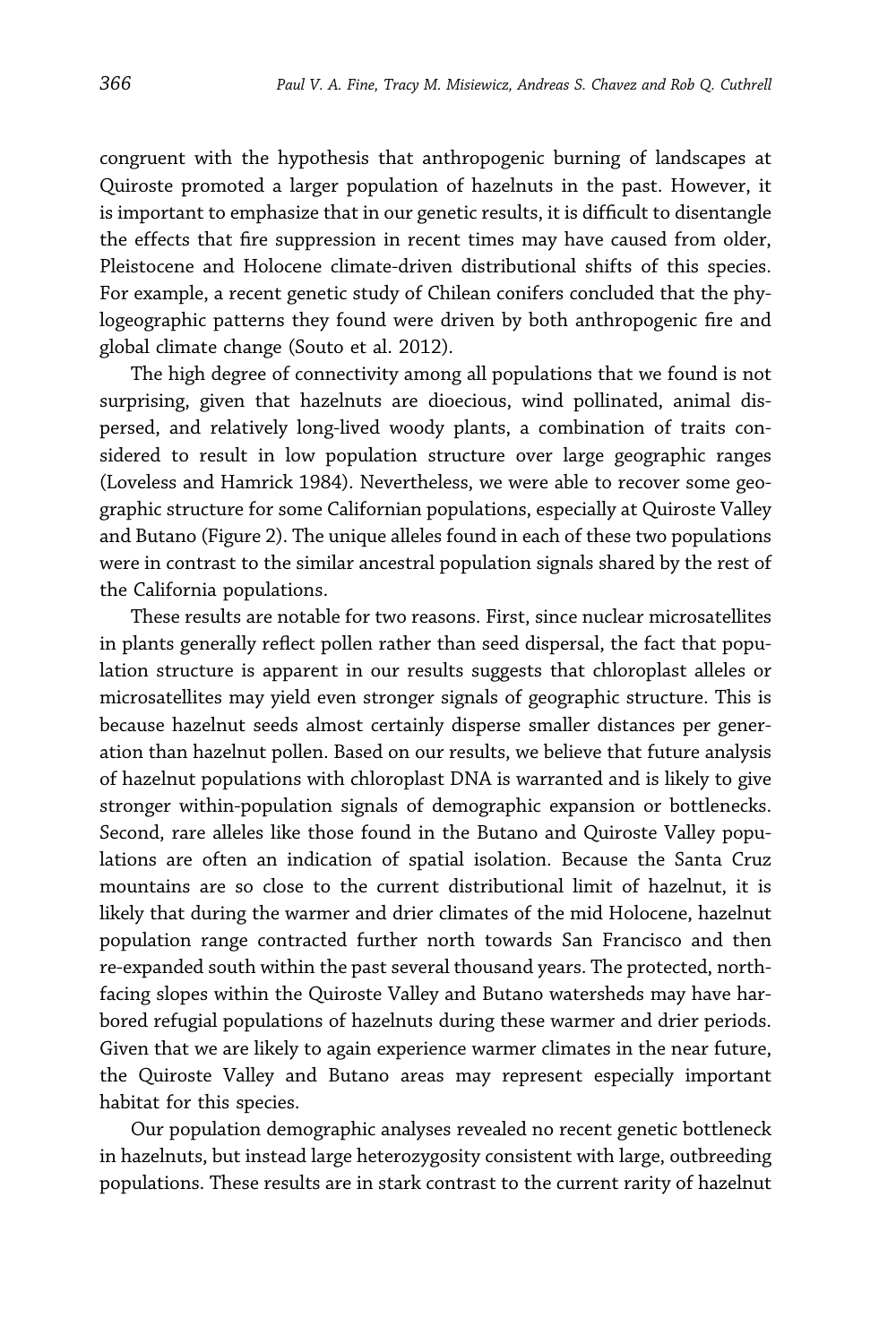in Quiroste Valley and its low current abundance in the Central Coast of California. These contrasting observations might be reconciled by considering that the microsatellite data is likely giving us a signal of deeper time rather than the past 200–300 years. Even though individual hazelnut stems appear not to persist more than 10–20 years, they are clonal and could thus be extremely long-lived. The recent decimation of past large populations due to fire suppression may not be reflected in the genetic diversity of the Quiroste population if those individuals represent genetic entities that are more than a hundred years old and thus have not yet experienced any inbreeding.

# Conclusions

Recently, the analysis of ancient DNA has allowed researchers to refine their understanding of populations of animals and plants useful to humans in deep time. For example, ancient DNA can help place archaeological samples into a genealogical framework, providing insight into the geographic and cultural origins of domesticated foods ([Kistler and Shapiro 2011](#page-16-0)). Given the large number of hazelnut shells in the SMA-113 archaeobotanical assemblage (Cuthrell, this volume) we think that it is very likely that some of them will yield ancient DNA. This may allow us to place the ancient Quiroste Valley hazelnut population into the contemporary hazelnut population genetic structure that we have characterized with our present study and give more precise insight into the timing of Central Coast hazelnut demographic change and by extension, the extent of anthropogenic burning over time and space in this region.

We found that all hazelnut populations exhibited high levels of genetic variation and negative population growth consistent with large populations' sizes during the Holocene, with some degree of population decline over time. We also found subtle patterns of geographic structure suggesting that Quiroste Valley and neighboring Butano may have been important refugia during past climate warming events. These results provide an important foundation demonstrating that population genetic approaches can be successfully applied to research questions about indigenous landscape management. Results of this study also suggest several promising avenues for future work, including evaluation of hazelnut population genetic structure using chloroplast DNA and analysis of ancient DNA extracted from semi-carbonized archaeological hazelnut shells.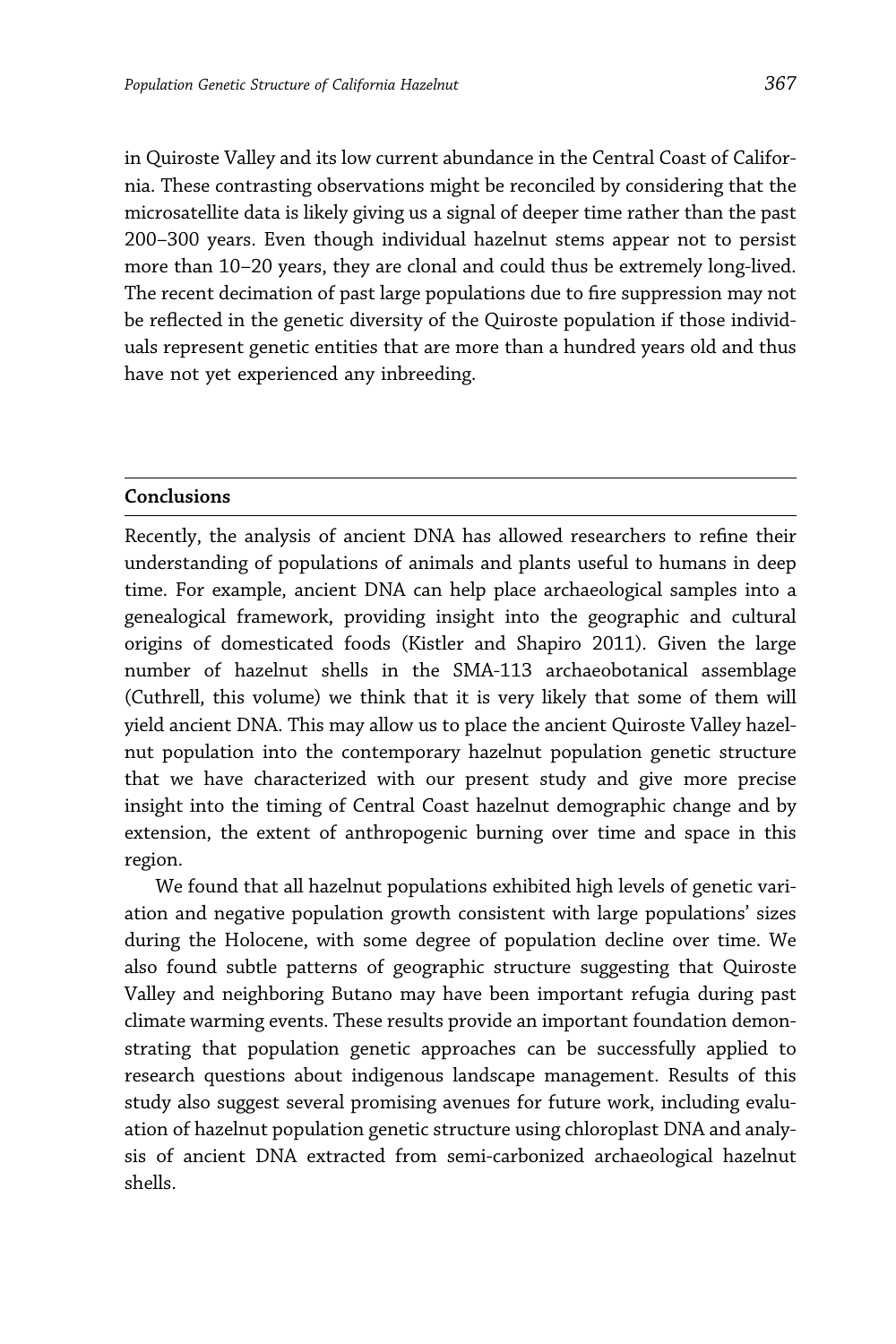# <span id="page-15-0"></span>Acknowledgements

We would like to thank Valentin Lopez and the Amah Mutsun Tribal Band for their support of our research. We thank Chuck Striplen and Kent Lightfoot for their valuable suggestions. We would like to thank the Gordon and Betty Moore Foundation for funding the Berkeley Initiative for Global Change Biology, which funded this project. Finally, we would like to thank the following individuals and organizations for the necessary collection permits: California State Parks, Santa Cruz County Parks, Jim West, Greg Gilbert, the University of California Santa Cruz Natural Reserve System, and the Amah Mutsun Tribal Band.

### Note

1. Hazelnut samples were collected only from Whitehouse Canyon in the upper portion of the Whitehouse Creek watershed. Quiroste Valley Cultural Preserve is located in the lower portion of the Whitehouse Creek watershed. In the text, hazelnut samples from this area are referred to as the "Quiroste Valley" hazelnut population, though Quiroste Valley Cultural Preserve does not currently contain any hazelnut.

### References Cited

Anderson, M. Kat

2005 Tending the Wild: Native American Knowledge and the Management of California's Natural Resources. University of California Press, Berkeley, California.

#### Avise, John C.

- 2000 Phylogeography: the History and Formation of Species. Harvard University Press, Cambridge, Massachusetts.
- Brown, Alan K. (editor)
	- 2001 A Description of Distant Roads: Original Journals of the First Expedition into California, 1769–1770, by Juan Crespi. Edited and translated by Alan. K. Brown. San Diego State University Press, San Diego, California.
- Bassil, Nahla V., Roberto Botta, and Shawn A. Mehlenbacher
	- 2005 Microsatellite Markers in Hazelnut: Isolation, Characterization, and Cross-species Amplification. Journal of American Horticultural Science 130:543–549.
- Boccacci, Paolo, Aziz Akkak, Nahla Bassil, Shawn A. Mehlenbacher, and Roberto Botta
	- 2005 Characterization and Evaluation of Microsatellite Loci in European Hazelnut (Corylus avellana L.) and Their Transferability to Other Corylus Species. Molecular Ecology Notes 5:934–937.
	- Bonnell, Michael, and Robert K. Selander

```
1974 Elephant Seals: Genetic Variation and Near Extinction. Science 184:908-909.
```
- Bouzat, Juan L., Harris A. Lewin, and Ken N. Paige
	- 1998 The Ghost of Genetic Diversity Past: Historical DNA Analysis of the Greater Prairie Chicken. The American Naturalist 152:1–6.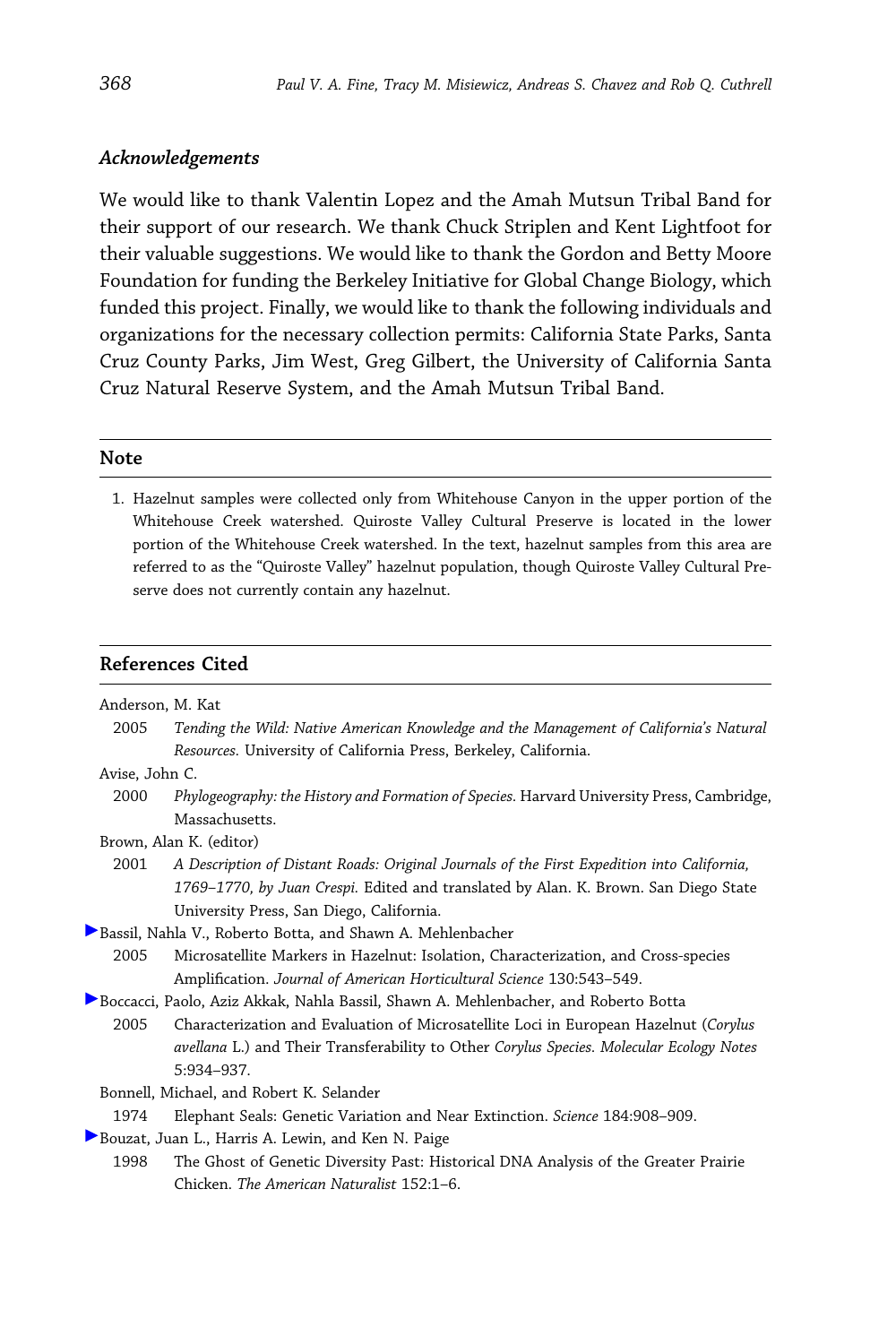<span id="page-16-0"></span>Broughton, Jack M., R. Kelly Beck, Joan B. Coltrain, Dennis H. O'Rourke, and Alan Rogers

- 2013 A Late Holocene Population Bottleneck in California Tule Elk (Cervus elaphus nannodes): Provisional Support from Ancient DNA. Journal of Archaeological Method and Theory 20:495–524.
- Cornuet, Jean-Marie, and Gordon Luikart
	- 1996 Description and Power Analysis of Two Tests for Detecting Recent Population Bottlenecks from Allele Frequency Data. Genetics 144:2001–2014.
	- Erlandson, Jon M., Torben C. Rick, Terry L. Jones, and Judith F. Porcasi
		- 2007 One If by Land, Two If by Sea: Who Were the First Californians? In California Prehistory: Colonization, Culture, and Complexity, edited by Terry L. Jones, and Kathryn Klar, pp. 53– 63. Altamira Press, Lanham, Maryland.
- Excoffier, Laurent, Peter E. Smouse, and Joseph M. Quattro
	- 1992 Analysis of Molecular Variance Inferred from Metric Distances Among DNA Haplotypes: Application to Human Mitochondrial DNA Restriction Data. Genetics 131:479–491.
- Halpern, Charles B.
	- 1989 Early Successional Patterns of Forest Species: Interactions of Life History Traits and Disturbance. Ecology 70:704–720.
- Hubisz, Melissa J., Daniel Falush, Matthew Stephens, and Jonathan K. Pritchard
	- 2009 Inferring Weak Population Structure with the Assistance of Sample Group Information. Molecular Ecology Resources 9:1322–1332.
	- Kelly, Robert L.
		- 1995 The Foraging Spectrum, Diversity in Hunter-Gatherer Lifeways. Smithsonian Institution Press, Washington, DC.
	- Kenyon, Karl W.
		- 1969 The Sea Otter in the Eastern Pacific Ocean. North American Fauna No. 68, U.S. Fish and Wildlife Service, Washington, DC.

#### Kistler, Logan, and Beth Shapiro

2011 Ancient DNA Confirms a Local Origin of Domesticated Chenopod in Eastern North America. Journal of Archaeological Science 38:3459–3554.

#### Kuhner, Mary K.

2006 LAMARC 2.0: Maximum Likelihood and Bayesian Estimation of Population Parameters. Bioinformatics 22:76–770.

#### LaLande, Jeff, and Reg Pullen

- 1999 Burning for a "Fine and Beautiful Open Country": Native Uses of Fire in Southwestern Oregon. In Indians, Fire and the Land in the Pacific Northwest, edited by Robert Boyd, pp. 255–276. Oregon State University Press, Corvallis, Oregon.
- Larson, Shawn, Ronald Jameson, Michael Etnier, Terry Jones, and Roberta Hall
	- 2012 Genetic Diversity and Population Parameters of Sea Otters, Enhydra lutris, before Fur Trade Extirpation from 1741–1911. PLoS ONE 7(3):e32205. [doi:10.1371/journal. pone.0032205].

#### Levy, Sharon

- 2005 Rekindling Native Fires. Bioscience 55:303–308.
- Loveless, Marilyn D., and James L. Hamrick
	- 1984 Ecological Determinants of Genetic Structure in Plant Populations. Annual Reviews in Ecology and Systematics 15:65–95.